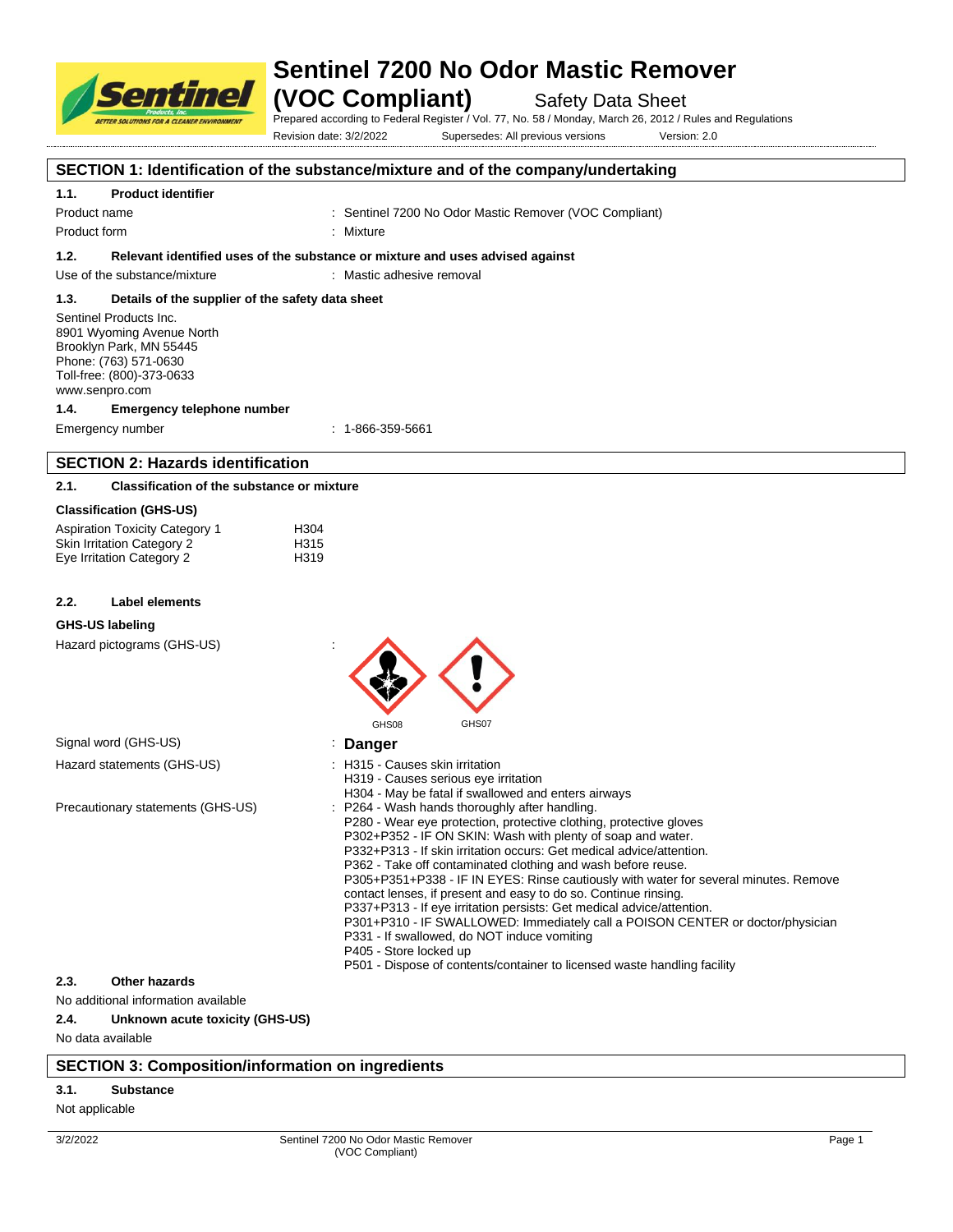Safety Data Sheet

Prepared according to Federal Register / Vol. 77, No. 58 / Monday, March 26, 2012 / Rules and Regulations

## **3.2. Mixture**

| <b>Name</b>                               | <b>Product identifier</b>                                                                               | %            |
|-------------------------------------------|---------------------------------------------------------------------------------------------------------|--------------|
| Petroleum distillates, hydrotreated light | (CAS No) 64742-47-8                                                                                     | Proprietary* |
| 2-(2-butoxyethoxy)ethanol                 | (CAS No) 112-34-5                                                                                       | Proprietary* |
| Surfactant                                | (CAS No) Proprietary*                                                                                   | Proprietary* |
|                                           | *The specific chemical identity and exact percentage of composition has been withheld as a trade secret |              |

## **SECTION 4: First aid measures 4.1. Description of first aid measures** First-aid measures general example and the ver give anything by mouth to an unconscious person. If you feel unwell, seek medical advice (show the label where possible). First-aid measures after inhalation : IF INHALED: Remove to fresh air and keep at rest in a position comfortable for breathing. Call a POISON CENTER or doctor/physician if you feel unwell. First-aid measures after skin contact : IF ON SKIN: Immediately rinse with plenty of soap and water (for at least 15 minutes). If skin irritation occurs, get medical advice/attention. First-aid measures after eye contact : IF IN EYES: Rinse immediately and thoroughly, pulling the eyelids well away from the eye (15 minutes minimum). Remove contact lenses, if present and easy to do so. Continue rinsing. If eye irritation occurs, get medical advice/attention. First-aid measures after ingestion : IF SWALLOWED: Immediately call a POISON CENTER or doctor/physician. Do NOT induce vomiting. Obtain emergency medical attention. **4.2. Most important symptoms and effects, both acute and delayed** Symptoms/injuries : May be fatal if swallowed and enters airways. Symptoms/injuries after inhalation : Inhalation in high concentrations may cause irritation of the mucous membranes. Solvent vapors are hazardous and may cause nausea, sickness and headaches. Aspiration of this material into the lungs may cause chemical pneumonia or death. Symptoms/injuries after skin contact : Contact during a long period may cause light irritation. Symptoms/injuries after eye contact : Direct contact with the eyes is likely to be irritating. Symptoms/injuries after ingestion : Acute ingestion causes CNS depression, oropharyngeal and gastric pain and vomiting.

Chronic symptoms  $\cdot$  No data available.

**4.3. Indication of any immediate medical attention and special treatment needed**

No additional information available

|             | <b>SECTION 5: Firefighting measures</b>               |                                                                                                                                                                         |  |
|-------------|-------------------------------------------------------|-------------------------------------------------------------------------------------------------------------------------------------------------------------------------|--|
| 5.1.        | <b>Extinguishing media</b>                            |                                                                                                                                                                         |  |
|             | Suitable extinguishing media                          | : Dry chemical. Carbon dioxide. Foam.                                                                                                                                   |  |
| 5.2.        | Special hazards arising from the substance or mixture |                                                                                                                                                                         |  |
| Fire hazard |                                                       | : This material is an NFPA IIIB combustible liquid.                                                                                                                     |  |
|             | <b>Explosion hazard</b>                               | Heat may build pressure, rupturing closed containers, spreading fire and increasing risk of burns<br>and injuries.                                                      |  |
| Reactivity  |                                                       | : No dangerous reactions known under normal conditions of use.                                                                                                          |  |
| 5.3.        | <b>Advice for firefighters</b>                        |                                                                                                                                                                         |  |
|             | Firefighting instructions                             | : Use water spray or fog for cooling exposed containers. Exercise caution when fighting any<br>chemical fire. Do not dispose of fire-fighting water in the environment. |  |
|             | Protection during firefighting                        | : Do not enter fire area without proper protective equipment, including respiratory protection.                                                                         |  |

| <b>SECTION 6: Accidental release measures</b> |  |  |  |  |
|-----------------------------------------------|--|--|--|--|
|-----------------------------------------------|--|--|--|--|

| 6.1.             | Personal precautions, protective equipment and emergency procedures |                                                                                                                                                                                                    |     |
|------------------|---------------------------------------------------------------------|----------------------------------------------------------------------------------------------------------------------------------------------------------------------------------------------------|-----|
| General measures |                                                                     | : Evacuate area. Keep upwind. Ventilate area. Spill should be handled by trained clean-up crews<br>properly equipped with respiratory equipment and full chemical protective gear (see Section 8). |     |
| 6.1.1.           | For non-emergency personnel                                         |                                                                                                                                                                                                    |     |
|                  | Protective equipment                                                | : Wear Protective equipment as described in Section 8.                                                                                                                                             |     |
|                  | Emergency procedures                                                | : Evacuate unnecessary personnel.                                                                                                                                                                  |     |
| 6.1.2.           | For emergency responders                                            |                                                                                                                                                                                                    |     |
|                  | Protective equipment                                                | : Wear suitable protective clothing, gloves and eye or face protection. Approved supplied-air<br>respirator, in case of emergency.                                                                 |     |
| 3/2/2022         |                                                                     | Sentinel 7200 No Odor Mastic Remover                                                                                                                                                               | 2/7 |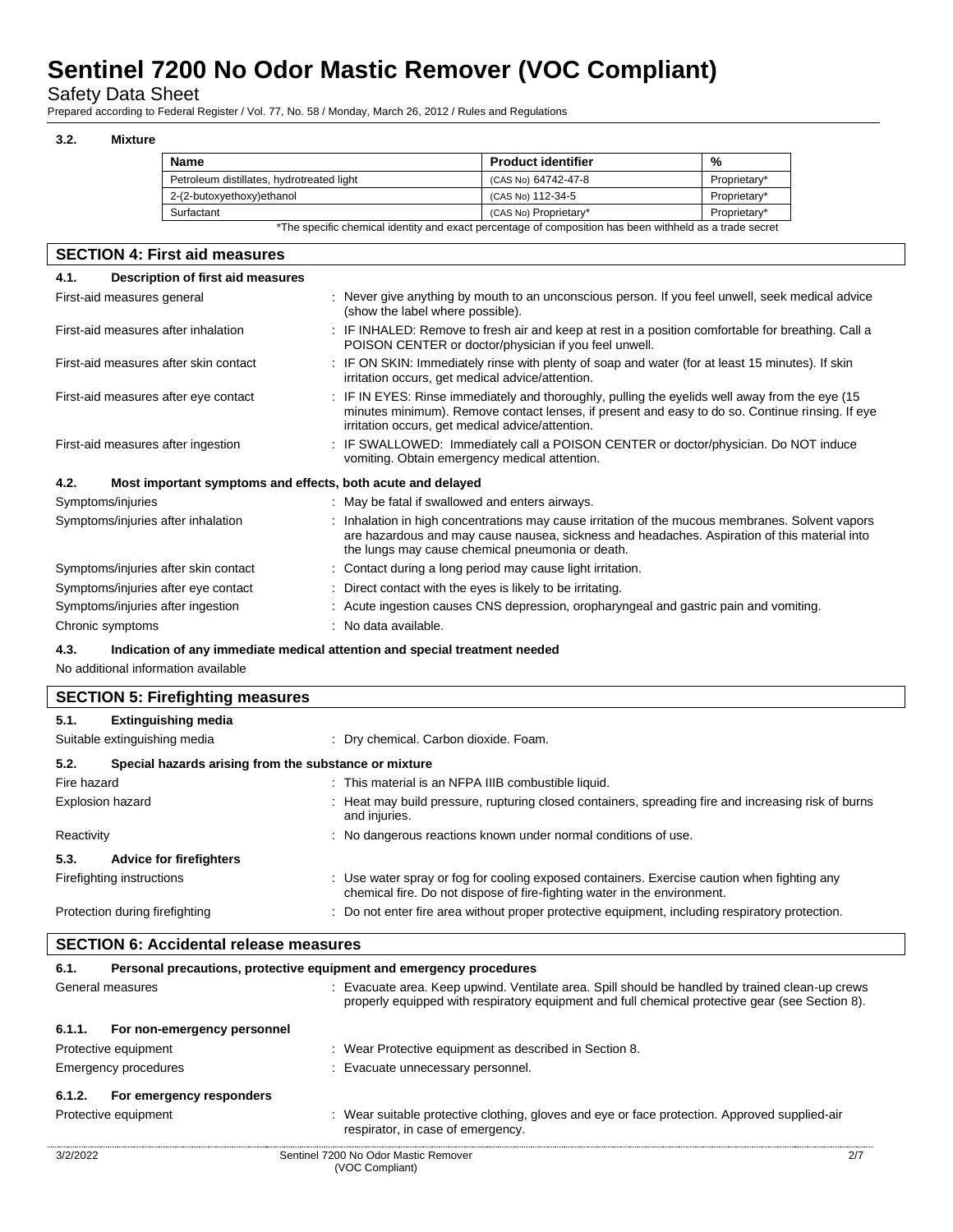Safety Data Sheet

Prepared according to Federal Register / Vol. 77, No. 58 / Monday, March 26, 2012 / Rules and Regulations

## **6.2. Environmental precautions**

Prevent entry to sewers and public waters. Notify authorities if liquid enters sewers or public waters. Avoid release to the environment.

| 6.3.            | Methods and material for containment and cleaning up |                                                                                                                                                                                                      |
|-----------------|------------------------------------------------------|------------------------------------------------------------------------------------------------------------------------------------------------------------------------------------------------------|
| For containment |                                                      | : Contain any spills with dikes or absorbents to prevent migration and entry into sewers or<br>streams. Foam may be used to suppress vapors.                                                         |
|                 | Methods for cleaning up                              | : Soak up spills with inert solids, such as clay or diatomaceous earth as soon as possible. Place in<br>a suitable container for disposal in accordance with the waste regulations (see Section 13). |
| 6.4.            | Reference to other sections                          |                                                                                                                                                                                                      |
|                 | No additional information available                  |                                                                                                                                                                                                      |
|                 | <b>SECTION 7: Handling and storage</b>               |                                                                                                                                                                                                      |
| 7.1.            | Precautions for safe handling                        |                                                                                                                                                                                                      |

|      | Precautions for safe handling                                | Do not handle until all safety precautions have been read and understood. Wash hands and<br>other exposed areas with mild soap and water before eating, drinking or smoking and when<br>leaving work. Provide good ventilation in process area to prevent formation of vapor. Do not<br>breathe mists. Keep away from sources of ignition - No smoking. |
|------|--------------------------------------------------------------|---------------------------------------------------------------------------------------------------------------------------------------------------------------------------------------------------------------------------------------------------------------------------------------------------------------------------------------------------------|
| 7.2. | Conditions for safe storage, including any incompatibilities |                                                                                                                                                                                                                                                                                                                                                         |
|      | Storage conditions                                           | Keep only in the original container in a cool, well ventilated place away from : Heat sources.                                                                                                                                                                                                                                                          |

Keep container closed when not in use.

## **7.3. Specific end use(s)**

No additional information available

## **SECTION 8: Exposure controls/personal protection**

## **8.1. Control parameters**

| Petroleum distillates, hydrotreated light (64742-47-8) |                      |
|--------------------------------------------------------|----------------------|
| Remark (ACGIH)                                         | OELs not established |
| Remark (US OSHA)                                       | OELs not established |

| 2-(2-butoxyethoxy)ethanol (112-34-5) |                      |
|--------------------------------------|----------------------|
| Remark (ACGIH)                       | TWA - 10 ppm         |
| Remark (US OSHA)                     | OELs not established |

| Surfactant (Proprietary*) |                      |
|---------------------------|----------------------|
| Remark (ACGIH)            | OELs not established |
| Remark (US OSHA)          | OELs not established |

## **8.2. Exposure controls**

- Appropriate engineering controls : Ensure adequate ventilation, especially in confined areas.
- Personal protective equipment : Gloves. Protective clothing. Protective goggles. Respiratory protection of the dependent type.



- Hand protection state of the contact could occur. Use gloves chemically resistant to this material when prolonged or repeated contact could occur. Gloves should be classified under Standard EN 374 or ASTM F1296. Suggested glove materials are: Natural rubber ("latex"), Neoprene, Nitrile/butadiene rubber, Polyethylene, Ethyl vinyl alcohol laminate, PVC or vinyl.
- Eye protection states of the protection, including both chemical splash goggles and face shield, must be worn when possibility exists for eye contact due to spraying liquid or airborne particles.
- Skin and body protection : Wear suitable protective clothing.
- Respiratory protection : An approved organic vapor respirator/supplied air or self-contained breathing apparatus must be used when vapor concentration exceeds applicable exposure limits.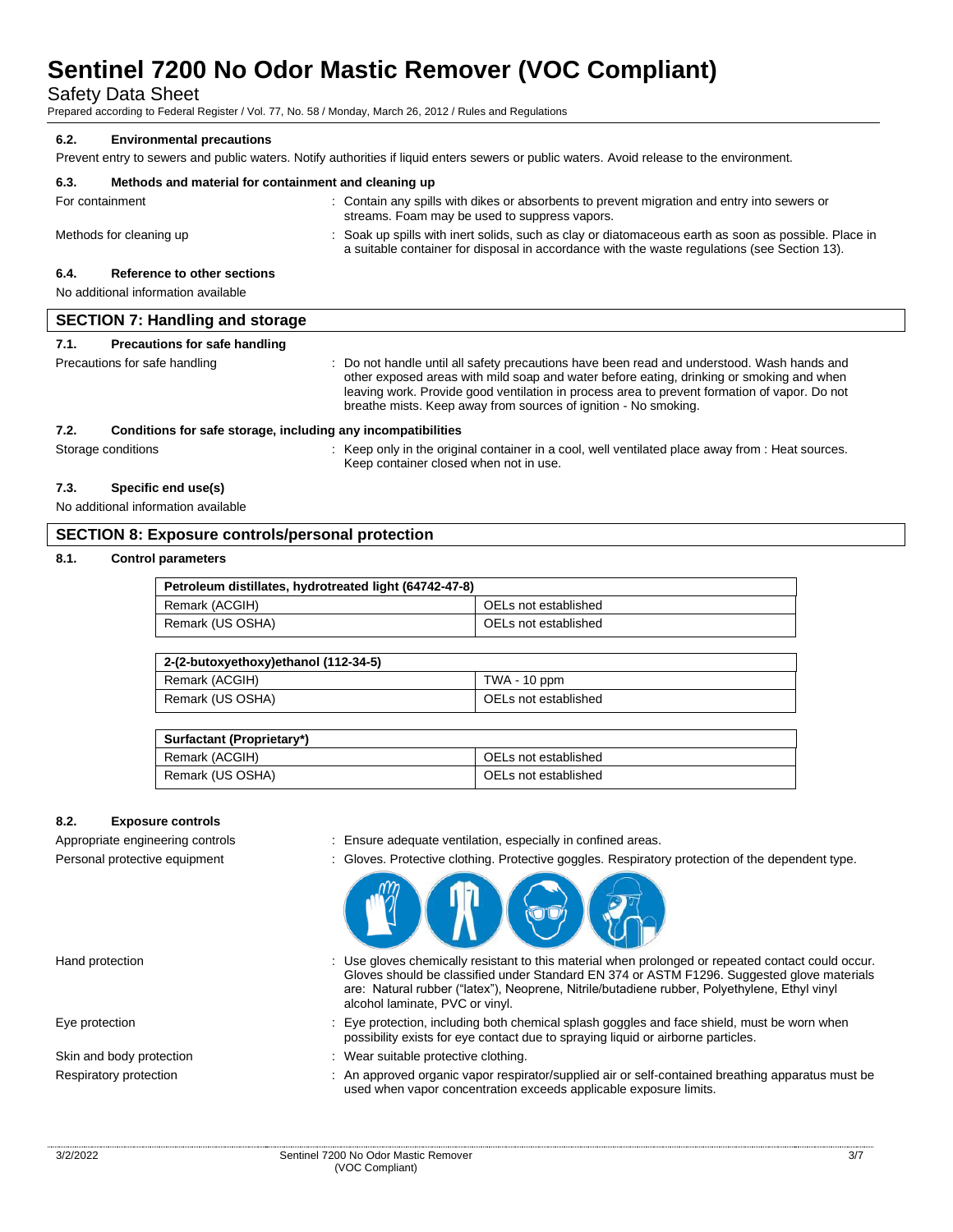Safety Data Sheet

Prepared according to Federal Register / Vol. 77, No. 58 / Monday, March 26, 2012 / Rules and Regulations

# **SECTION 9: Physical and chemical properties**

| 9.1.<br>Information on basic physical and chemical properties |                                                                                                                                              |
|---------------------------------------------------------------|----------------------------------------------------------------------------------------------------------------------------------------------|
| Physical state                                                | $:$ Liquid                                                                                                                                   |
| Appearance                                                    | Clear                                                                                                                                        |
| Color                                                         | None to amber                                                                                                                                |
| Odor                                                          | Mild solvent odor                                                                                                                            |
| <b>Odor Threshold</b>                                         | : No data available                                                                                                                          |
| рH                                                            | Not applicable                                                                                                                               |
| Relative evaporation rate (butyl acetate=1)                   | : No data available                                                                                                                          |
| Melting point                                                 | : No data available                                                                                                                          |
| Freezing point                                                | No data available                                                                                                                            |
| Boiling point                                                 | 184 - 194 °C (363-381 °F)                                                                                                                    |
| Flash point                                                   | 200 °F Note: Minimum. Method: PMCC                                                                                                           |
| Self ignition temperature                                     | 215 °C (419 °F)                                                                                                                              |
| Decomposition temperature                                     | No data available                                                                                                                            |
| Flammability (solid, gas)                                     | No data available                                                                                                                            |
| Vapor pressure                                                | : < 0.5 mm Hg @ 68 °F                                                                                                                        |
| Relative vapor density at 20 °C                               | : Heavier than air.                                                                                                                          |
| Relative density                                              | No data available                                                                                                                            |
| Solubility                                                    | No data available                                                                                                                            |
| Log Pow                                                       | No data available                                                                                                                            |
| Log Kow                                                       | No data available                                                                                                                            |
| Viscosity, kinematic                                          | No data available                                                                                                                            |
| Viscosity, dynamic                                            | No data available                                                                                                                            |
| <b>Explosive properties</b>                                   | No data available                                                                                                                            |
| Oxidizing properties                                          | : No data available                                                                                                                          |
| <b>Explosive limits</b>                                       | : No data available                                                                                                                          |
| 9.2.<br><b>Other information</b>                              |                                                                                                                                              |
| VOC content                                                   | $: < 15$ g/l                                                                                                                                 |
|                                                               | *When determining VOC content in accordance with the requirements set forth by the Ozone<br>Transport Commission (OTC), effective 01-01-2009 |

## **SECTION 10: Stability and reactivity**

## **10.1. Reactivity**

No dangerous reactions known under normal conditions of use.

## **10.2. Chemical stability**

Stable under recommended handling and storage conditions (see section 7).

#### **10.3. Possibility of hazardous reactions**

None known.

## **10.4. Conditions to avoid**

Sparks. Heat. Open flame.

## **10.5. Incompatible materials**

Avoid contact with : Oxidizing agent.

## **10.6. Hazardous decomposition products**

Thermal decomposition generates : Carbon oxides (CO, CO2).

## **SECTION 11: Toxicological information**

## **11.1. Information on toxicological effects**

#### Acute toxicity **in the case of the Case of the Case of the Case of the Case of the Case of the Case of the Case of the Case of the Case of the Case of the Case of the Case of the Case of the Case of the Case of the Case of**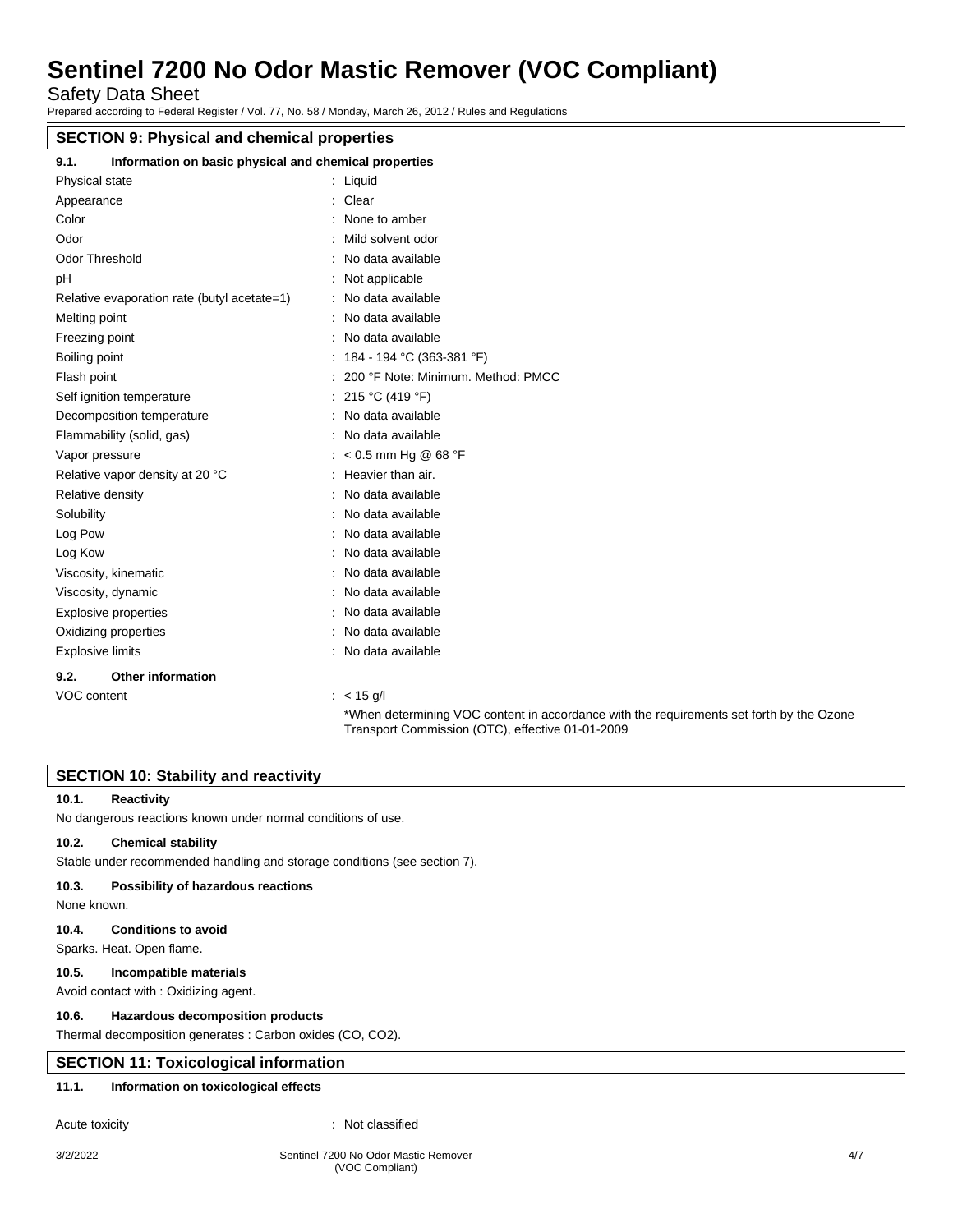Safety Data Sheet

Prepared according to Federal Register / Vol. 77, No. 58 / Monday, March 26, 2012 / Rules and Regulations

| Petroleum distillates, hydrotreated light (64742-47-8) |                                  |  |
|--------------------------------------------------------|----------------------------------|--|
| LD50 oral rat                                          | > 5000 mg/kg                     |  |
| LD50 dermal rabbit                                     | > 5000 mg/kg                     |  |
| LC50 inhalation rat                                    | $>$ 5000 mg/m3 (vapor) (8 hours) |  |

| LD50 oral rat<br>· 4500 mg/ka    |  |
|----------------------------------|--|
| LD50 dermal rabbit<br>2500 ma/ka |  |

| Surfactant (Proprietary*)                             |                                                                                                                                                                                                                                                    |
|-------------------------------------------------------|----------------------------------------------------------------------------------------------------------------------------------------------------------------------------------------------------------------------------------------------------|
| LD50 oral rat                                         | > 1300 mg/kg                                                                                                                                                                                                                                       |
| LD50 dermal rabbit                                    | $> 2$ g/kg                                                                                                                                                                                                                                         |
|                                                       |                                                                                                                                                                                                                                                    |
| Skin corrosion/irritation                             | : Skin Irritant Category 2                                                                                                                                                                                                                         |
| Serious eye damage/irritation                         | : Eye Irritant Category 2                                                                                                                                                                                                                          |
| Respiratory or skin sensitization                     | : Not classified                                                                                                                                                                                                                                   |
| Germ cell mutagenicity                                | : Not classified                                                                                                                                                                                                                                   |
| Carcinogenicity                                       | Not classified                                                                                                                                                                                                                                     |
| Reproductive toxicity                                 | Not classified                                                                                                                                                                                                                                     |
| Specific target organ toxicity (single exposure)      | : Not classified                                                                                                                                                                                                                                   |
| Specific target organ toxicity (repeated<br>exposure) | : Not classified                                                                                                                                                                                                                                   |
| Aspiration hazard                                     | : May be fatal if swallowed and enters airways.                                                                                                                                                                                                    |
| Symptoms/injuries after inhalation                    | Inhalation in high concentrations may cause irritation of the mucous membranes. Solvent vapors<br>are hazardous and may cause nausea, sickness and headaches. Aspiration of this material into<br>the lungs may cause chemical pneumonia or death. |
| Symptoms/injuries after skin contact                  | Contact may cause irritation. May dry the skin leading to irritation and dermatitis.                                                                                                                                                               |
| Symptoms/injuries after eye contact                   | Direct contact with the eyes is likely to be irritating.                                                                                                                                                                                           |
| Symptoms/injuries after ingestion                     | Acute ingestion causes CNS depression, oropharyngeal and gastric pain and vomiting.                                                                                                                                                                |
| Chronic symptoms                                      | No data available.                                                                                                                                                                                                                                 |

## **SECTION 12: Ecological information**

## **12.1. Toxicity**

No additional information available

## **12.2. Persistence and degradability**

No additional information available

## **12.3. Bioaccumulative potential**

No additional information available

## **12.4. Mobility in soil**

No additional information available

## **12.5. Other adverse effects**

No additional information available

| <b>SECTION 13: Disposal considerations</b> |                                                                                                                                                                        |
|--------------------------------------------|------------------------------------------------------------------------------------------------------------------------------------------------------------------------|
| Waste treatment methods<br>13.1.           |                                                                                                                                                                        |
| Waste treatment methods                    | : Do not discharge to public wastewater systems without permit of pollution control authorities. No<br>discharge to surface waters is allowed without an NPDES permit. |
| Waste disposal recommendations             | : Dispose in a safe manner in accordance with local/national regulations. Do not allow the product<br>to be released into the environment.                             |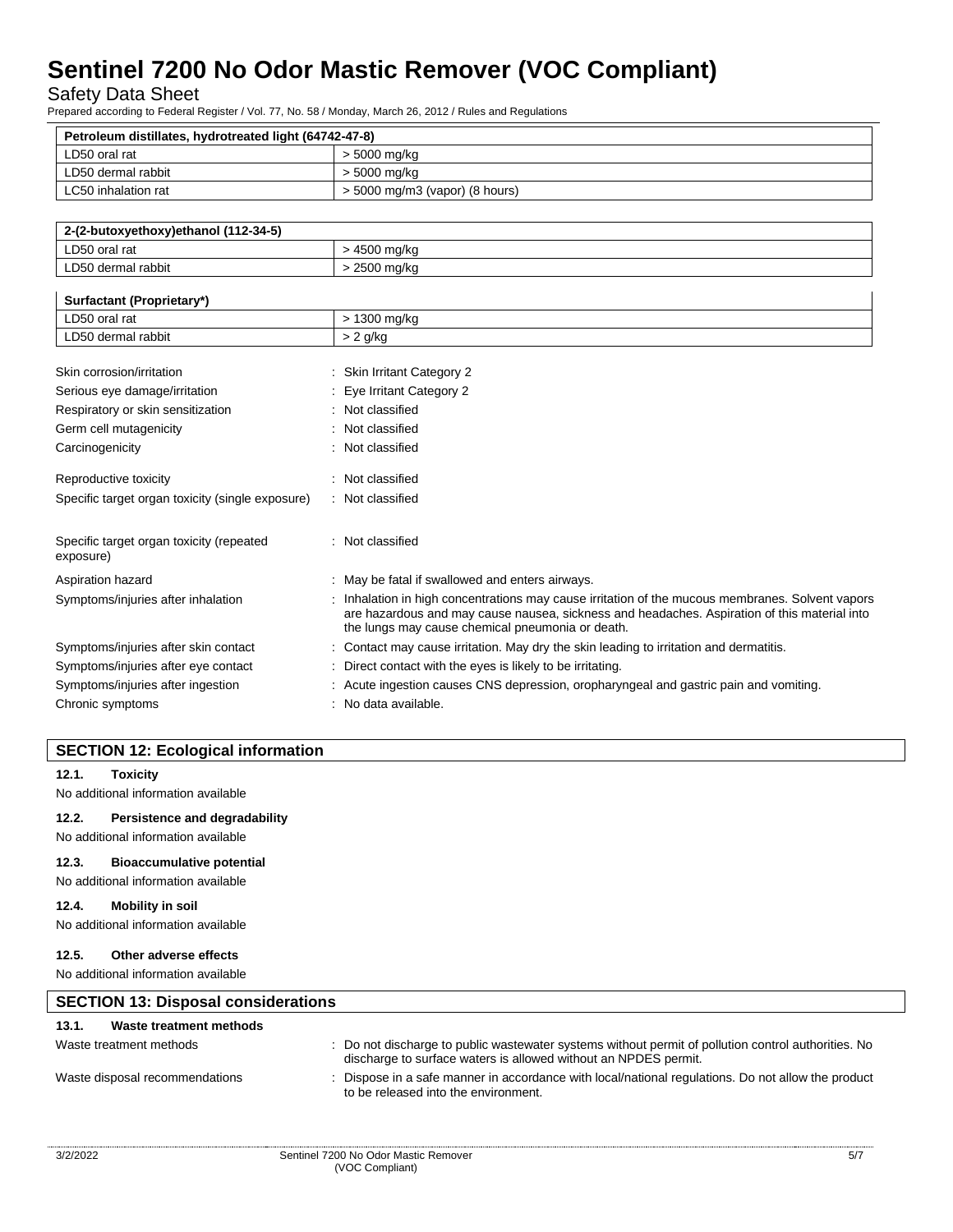Safety Data Sheet

Prepared according to Federal Register / Vol. 77, No. 58 / Monday, March 26, 2012 / Rules and Regulations

## **SECTION 14: Transport information**

| In accordance with DOT                               |                                                       |
|------------------------------------------------------|-------------------------------------------------------|
| Transport document description                       | : Cleaning Compound                                   |
| Department of Transportation (DOT) Hazard<br>Classes | : Not Regulated – Product does not sustain combustion |
| Other information                                    | : Not regulated in pkg. of less than 119 gal.         |

#### **Transport by sea**

No additional information available

#### **Air transport**

No additional information available In accordance with ADR / RID / IMDG / IATA / ADN

## **SECTION 15: Regulatory information**

## **15.1. US Federal regulations**

## **Sentinel 7200 No Odor Mastic Remover (VOC Compliant)**

All chemical substances in this product are listed in the EPA (Environmental Protection Agency) TSCA (Toxic Substances Control Act) Inventory SARA Section 311/312 Hazard Classes | Immediate (acute) health hazard

## **Petroleum distillates, hydrotreated light (64742-47-8)**

Listed on the United States TSCA (Toxic Substances Control Act) inventory

## **2-(2-butoxyethoxy)ethanol (112-34-5)**

Listed on the United States TSCA (Toxic Substances Control Act) inventory

## **Surfactant (Proprietary\*)**

Listed on the United States TSCA (Toxic Substances Control Act) inventory

## **15.2. International regulations**

## **CANADA**

**Petroleum distillates, hydrotreated light (64742-47-8)** Listed on the Canadian DSL (Domestic Substances List) inventory.

## **2-(2-butoxyethoxy)ethanol (112-34-5)**

Listed on the Canadian DSL (Domestic Substances List) inventory.

## **Surfactant (Proprietary\*)**

Listed on the Canadian DSL (Domestic Substances List) inventory.

#### No additional information available

## **15.2.2. National regulations**

## **Petroleum distillates, hydrotreated light (64742-47-8)**

Listed on Inventory of Existing Chemical Substances (IECSC) Listed on the AICS (the Australian Inventory of Chemical Substances) Listed on the Japanese ENCS (Existing & New Chemicals Substances) inventory. Listed on the Korean ECL (Existing Chemical List) inventory.

## **2-(2-butoxyethoxy)ethanol (112-34-5)**

Listed on Inventory of Existing Chemical Substances (IECSC) Listed on the AICS (the Australian Inventory of Chemical Substances) Listed on the Japanese ENCS (Existing & New Chemicals Substances) inventory. Listed on the Korean ECL (Existing Chemical List) inventory. Listed on the Philippines CCS (Chemicals & Chemical Substances) inventory.